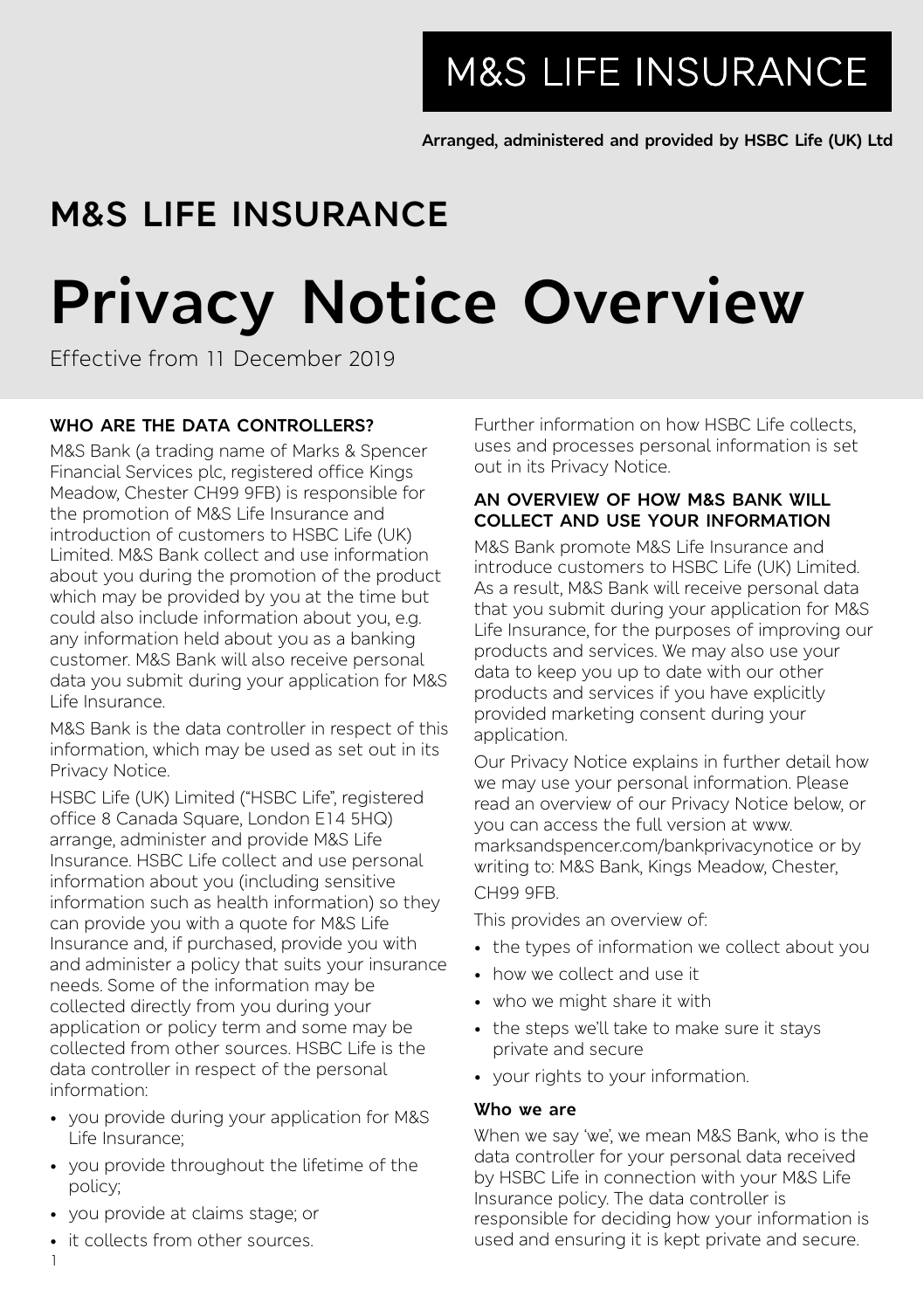M&S Bank is a trading name of Marks & Spencer Financial Services plc. Registered in England No. 1772585. Registered office: Kings Meadow, Chester, CH99 9FB. Authorised by the Prudential Regulation Authority and regulated by the Financial Conduct Authority and the Prudential Regulation Authority. Marks & Spencer Financial Services plc is entered in the Financial Services Registered under reference number 151427. M&S Bank is part of the HSBC Group of companies.

# **The information we collect**

We collect information about you from different places including:

- directly from you
- from a third party acting on your behalf e.g. an intermediary or broker
- from other HSBC Group companies
- from Marks and Spencer plc
- from publicly available sources
- when we generate it ourselves
- from other organisations.

We'll only collect your information in line with relevant regulations and law and this may relate to any of our products or services you apply for, currently hold or have held in the past. You're responsible for making sure you give us accurate and up-to-date information. If you provide information for another person on your account, you'll need to tell them how to find the Privacy Notice and make sure they agree to us using their information for the purposes set out in it.

#### **How we'll use your information**

We'll use it to provide any products and services you've requested and for other purposes, for example:

- to confirm your identity and address
- to understand how you use your products and services
- to carry out your instructions
- to improve our products and services
- to offer you other services we believe may benefit you, unless you ask us not to.

We'll only use your information where we're allowed to by law e.g. carrying out an agreement we have with you, fulfilling a legal obligation, because we have a legitimate business interest or where you agree to it.

We may use automated systems to help us make credit decisions as well as carrying out fraud and money laundering checks.

#### **Who we can share your information with**

We may share your information with other HSBC. Group members and any subcontractors, agents, or service providers who work for us or other HSBC Group companies, as well as Marks & Spencer Financial Services plc. We may also share your information with others outside of the HSBC Group e.g. regulators, insurers, other financial institutions, brokers, agents as well as credit reference and fraud prevention agencies.

#### **How long we'll keep your information**

We'll keep your information for as long as you have a relationship with us. After it ends, we'll keep it where we may need it for our legitimate purposes e.g. to help us respond to queries or complaints, or for other reasons e.g. fighting fraud and financial crime, and responding to requests from regulators.

# **Transferring your information overseas**

Your information may be transferred and stored in countries outside the European Economic Area (EEA), including some that may not have laws that provide the same level of protection for personal information. When we do this, we'll ensure it has an appropriate level of protection.

#### **Marketing**

If you have opted in during your application for M&S Life Insurance, we may use your information to provide you with details about M&S Bank companies' products and services, and also products and services from our partners, Marks and Spencer Group and other relevant third parties. We may share your information with our advertising partners and social media platforms for this purpose. We may send you marketing messages by post, email, telephone, text, secure messages or through social media. You can change your mind on how you receive marketing messages or choose to stop receiving them at any time. To make that change, please contact us in the usual way.

#### **Your rights**

You have a number of rights relating to your information e.g. to see what we hold, to ask us to share it with another party, to ask us to update incorrect or incomplete details, to object to or restrict processing of it, to make a complaint etc.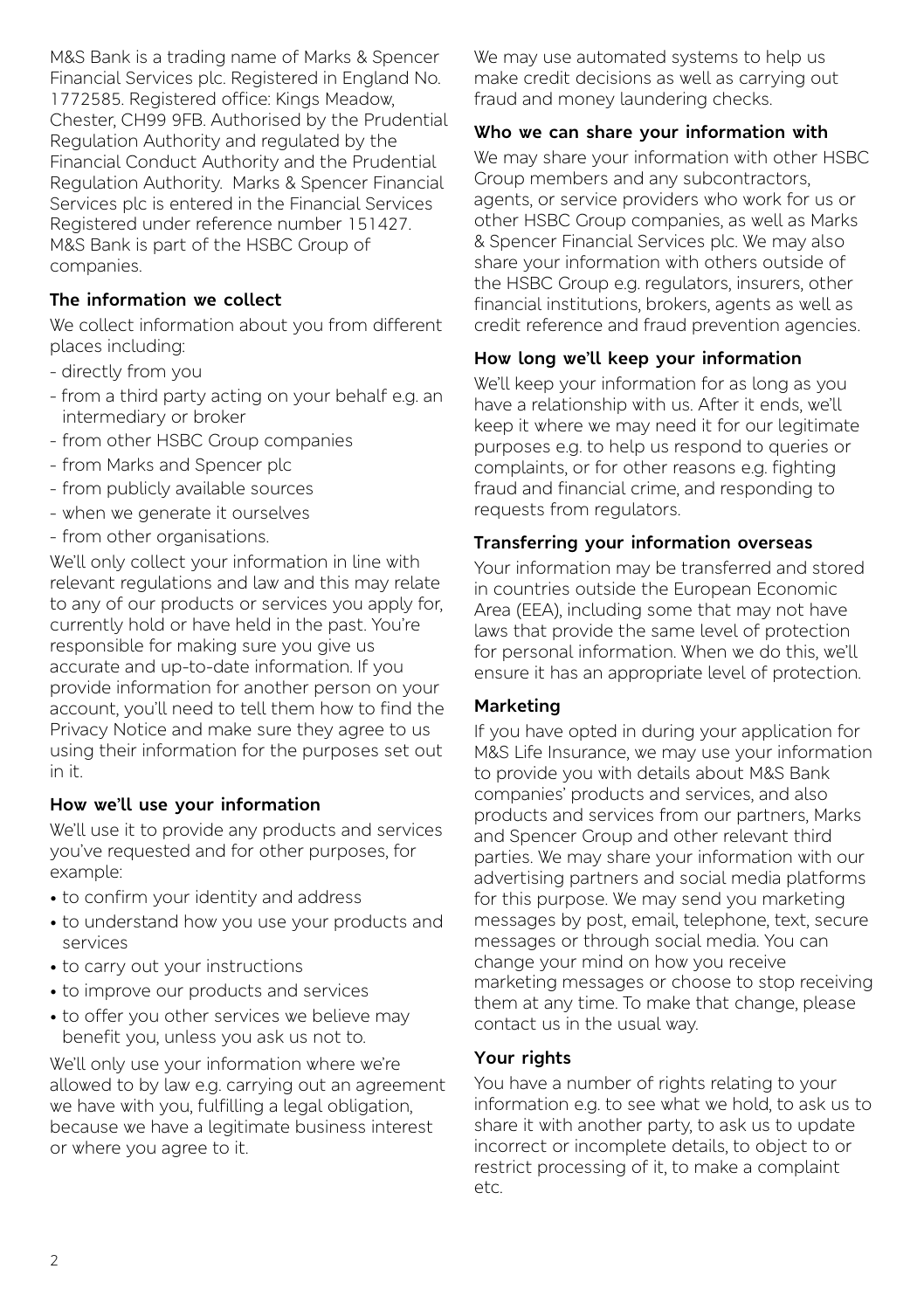# **More information**

If you'd like more details about anything covered in this summary, please see our full Privacy Notice. You can view or download a copy by visiting www.marksandspencer.com/ bankprivacynotice or if you prefer paper, give us

a call on **0345 900 0900** and we'll send you a copy in the post.

To contact our Data Protection Officer, contact us at M&S Bank, PO Box 10565, 51 Saffron Road, Wigston, LE18 9FT addressed 'for the attention of the DPO'.

Issued by M&S Bank. M&S Bank is a trading name of Marks & Spencer Financial Services plc. Registered in England No. 1772585. Registered office: Kings Meadow, Chester, CH99 9FB. Authorised by the Prudential Regulation Authority and regulated by the Financial Conduct Authority and the Prudential Regulation Authority. Marks & Spencer Financial Services plc is entered in the Financial Services register under reference number 151427. M&S Bank is part of the HSBC Group. Marks & Spencer is a registered trademark of Marks and Spencer plc and is used under licence. © Marks & Spencer Financial Services plc 2019. All rights reserved.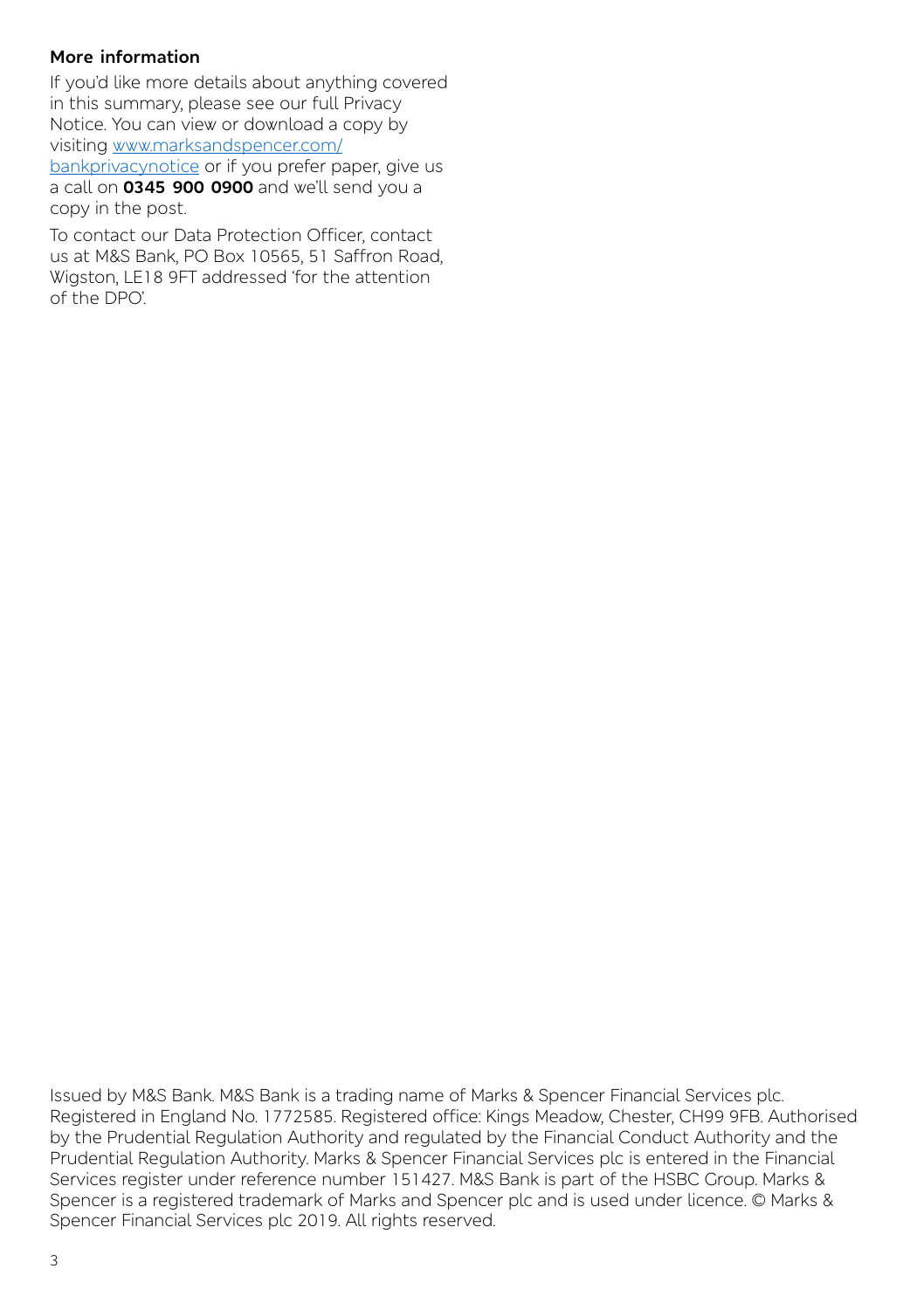#### **AN OVERVIEW OF HOW HSBC LIFE (UK) LTD WILL COLLECT AND USE YOUR INFORMATION**

# **This is an overview of:**

- the types of information we collect about you
- how we collect and use it
- who we might share it with
- the steps we'll take to make sure it stays private and secure
- your rights to your information.

# **More information**

For more details about anything covered in this overview, please see our full Privacy Notice. You can view or download a copy by visiting www.hsbc.co.uk/privacy-notice or if you prefer paper, give us a call on **03457 404 404** and we'll send you one in the post. To contact our Data Protection Officer, contact us at PO Box 6201, Coventry, CV3 9HW addressed 'for the attention of the DPO'.

# **Who we are**

When we say 'we', we mean HSBC Life (UK) Limited, part of the HSBC Group of companies, which is the 'data controller' for the information you provide during your application for M&S Life Insurance or the lifetime of the policy, or other information about you, as set out in this overview. This means we're responsible for deciding how we can use your information.

# **The information we collect**

We collect information about you from different places including:

- directly from you
- from a third party acting on your behalf e.g. an intermediary or broker who promote and distribute products for us
- from other HSBC companies, including HSBC Bank plc, first direct and M&S Bank
- from publicly available sources
- from comparison websites or aggregators
- information relating to your medical records, with your agreement
- information relating to your insurance claims history
- information from other parties involved in your insurance policy or claim
- when we generate it ourselves
- from other organisations.

We'll only collect your information in line with relevant regulations and law and this may relate to any of our products or services you apply for, currently hold or have held in the past.

You're responsible for making sure you give us accurate and up-to-date information. If you provide information for another person on your account (including named insureds or beneficiaries under your policy, dependants, claimants and other third parties (such as witnesses) involved in an insurance policy or claim), you'll need to tell them how to find the Privacy Notice and make sure they agree to us using their information for the purposes set out in it.

# **How we'll use your information**

We'll use it to provide the insurance products you've requested and for other purposes, for .<br>example:

- to confirm your identity and address
- to understand how you use our products and services
- to carry out your instructions
- to improve our products and services
- to evaluate your insurance application and provide you with a quotation
- to handle or monitor any claims which you make or which arise under your insurance policy
- where relevant, to bring a claim against a third party
- to apply for and claim on our own insurance policies
- to offer you other services we believe may benefit you, unless you ask us not to.

We'll only use your information where we're allowed to by law e.g. carrying out an agreement we have with you, fulfilling a legal obligation, because we have a legitimate business interest or where you agree to it.

We need to collect sensitive health information for insurance purposes to:

- evaluate your insurance application and provide you with a quotation;
- handle or monitor any claims which you make or which arise under your insurance policy.

We will keep this information secure and process it in accordance with relevant laws and regulations. Where appropriate, we will ask for consent to collect and use this information.